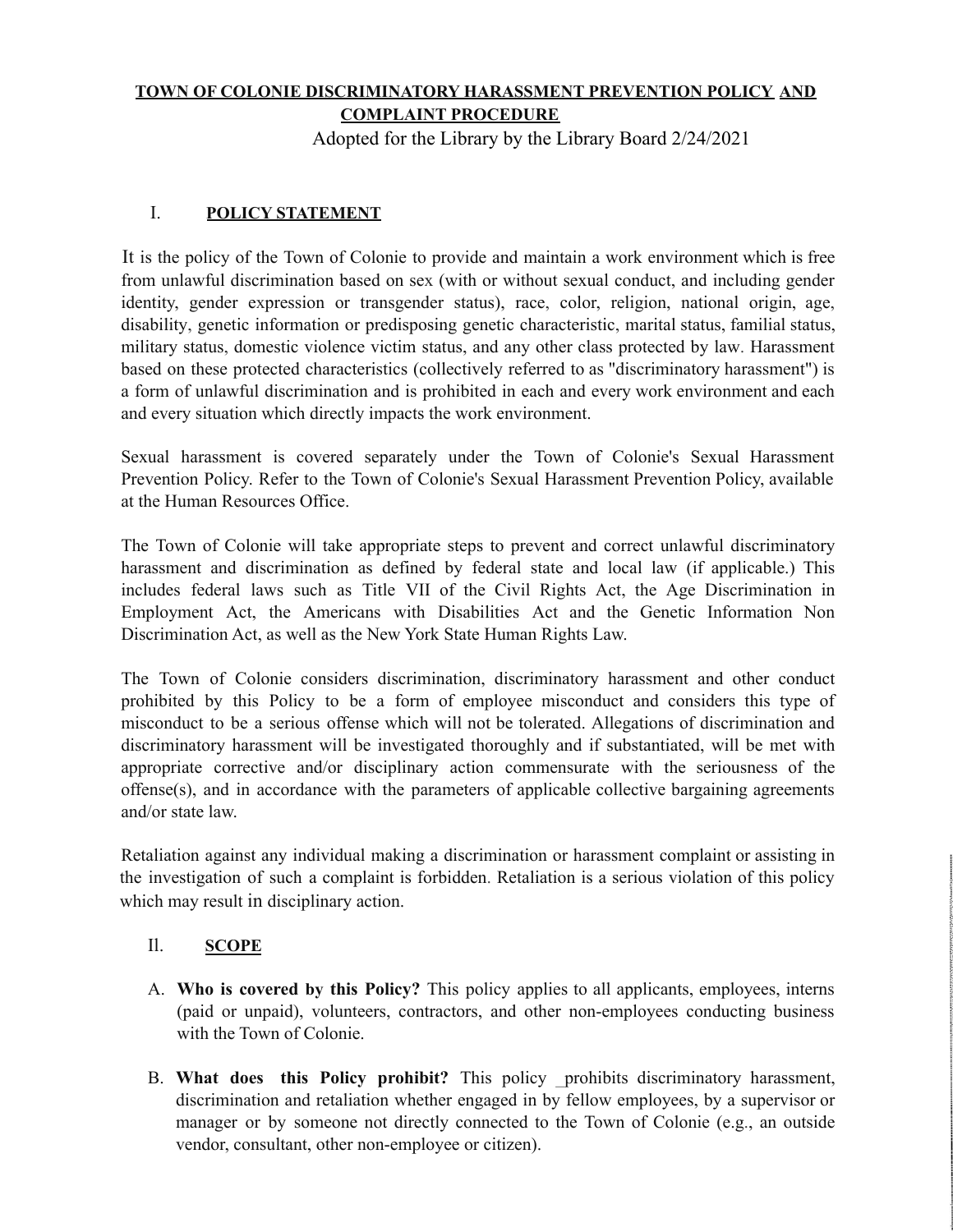- C. **Where can discrimination or discriminatory harassment occur?** Conduct prohibited by this Policy is unacceptable in the workplace and in any work-related setting outside the workplace, such as during business trips, business meetings, and business-related social events.
- D. All information gathered during an investigation of a complaint will be handled in a confidential manner, to the extent possible.
- E. This Policy does not preclude the filing of discrimination, discriminatory harassment or retaliation complaints with the New York State Division of Human Rights (DHR), the Federal Equal Employment Opportunity Commission (EEOC), or the pursuing of any other remedies as permitted by law.

#### **ill. DEFINITIONS OF PROHIBITED CONDUCT**

#### **A. Discrimination**

Discrimination on the basis of any protected characteristic is prohibited. Discrimination includes any adverse employment action (termination, failure to hire, demotion, failure to promote, etc.) taken on the basis of sex (with or without sexual conduct, and including gender identity, gender expression or transgender status), race, color, religion, national origin, age, disability, genetic information or predisposing genetic characteristic, marital status, familial status, military status, domestic violence victim status, and any other class protected by law.

#### **B. Discriminatory Harassment**

Harassment on the basis of any protected characteristic is prohibited. Under this policy, prohibited discriminatory harassment is verbal or physical conduct that is offensive to or shows hostility or aversion toward an individual because of a protected class or characteristic, and that: (i) has the purpose or effect of creating an intimidating, hostile or offensive work environment; (ii) has the purpose or effect of unreasonably interfering with an individual's work performance; or (iii) otherwise adversely affects an individual's employment opportunities.

### **NOTE: Sexual harassment, including harassment on the basis of sex (including gender identity or transgender status) and sexual orientation is covered separately under the Town of Colonie Sexual Harassment Prevention Policy.**

Harassing conduct includes, but is not limited to: epithets, slurs or negative stereotyping; threatening, intimidating or hostile acts; denigrating jokes and display or circulation in the workplace (including through e-mail) of written or graphic material that denigrates or shows hostility or aversion toward an individual or group, based on an individual's protected class.

### **C. Retaliation**

Retaliation against any individual for making a discriminatory or any harassment complaint or assisting in the investigation of such a complaint is prohibited by law and under this Policy. Unlawful retaliation can be any adverse employment action, including being discharged, disciplined, discriminated against, or any action that would keep or discourage anyone covered by this Policy from coming forward to make or support a claim of discrimination or discriminatory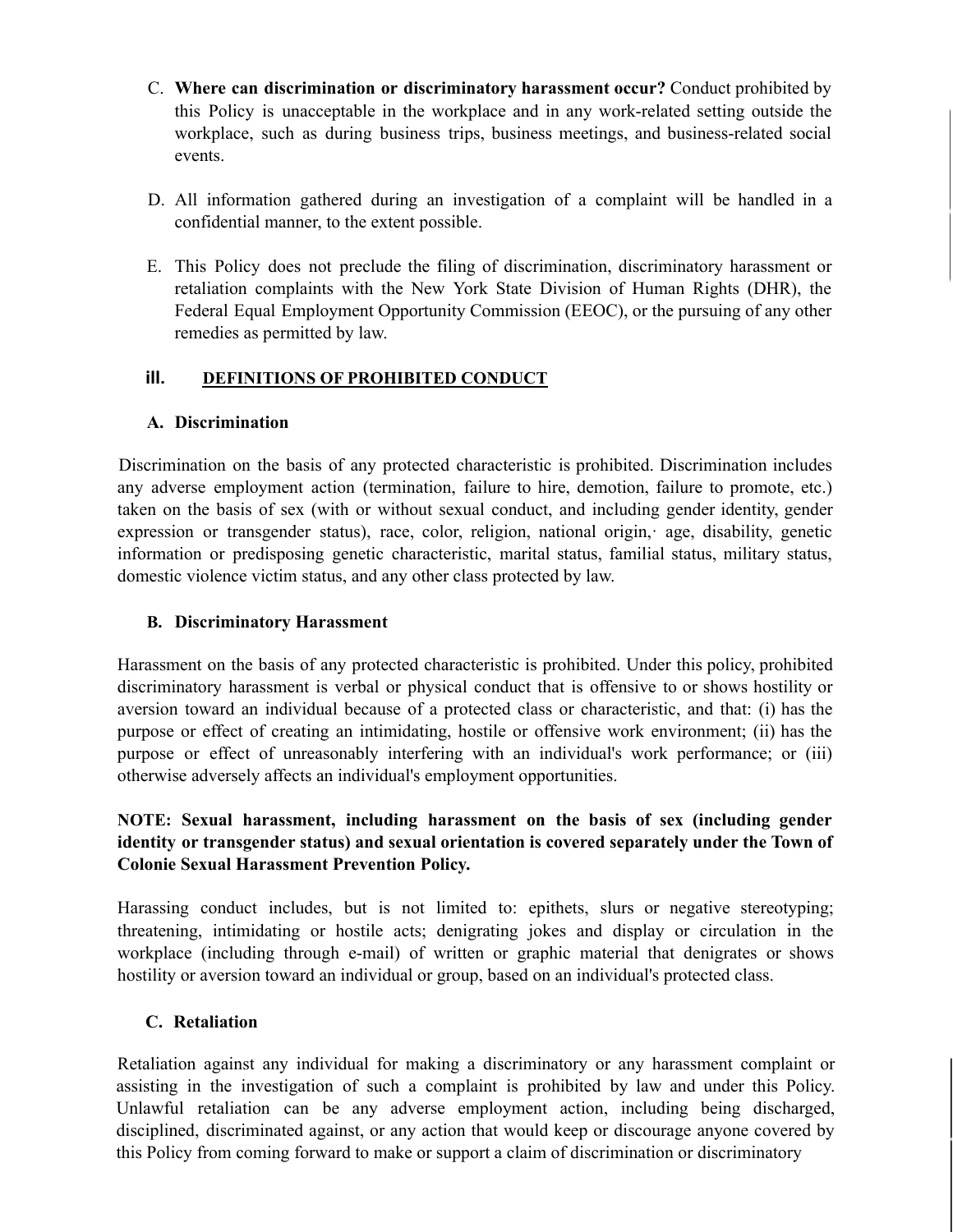harassment. Adverse action need not be job-related or occur in the workplace to constitute unlawful retaliation.

Any employee, intern, volunteer, and non-employee who believes they have been subjected to retaliation should report this conduct in accordance with the same reporting procedures as are outlined below. These complaints of retaliation will be investigated in accordance with the same procedures utilized and described below. Individuals also may file complaints of retaliation with the federal or state enforcement agencies (EEOC or New York State Division of Human Rights.) Any individual found to have engaged in retaliation as defined in this Policy may be subject to disciplinary action up to and including termination, and/or other corrective or remedial action as necessary and permitted by an applicable collective bargaining agreement or state law.

This policy also prohibits conduct of one employee toward another that may not rise to the level of discriminatory harassment in violation of the law, but nonetheless creates a degree of hostility or intimidation that adversely affects the work environment. Teasing, ridicule, and other conduct intended to annoy, personally attack, belittle or embarrass another individual is inappropriate and also unacceptable in the workplace. Therefore, the Town of Colonie encourages the use of its complaint procedure by employees who believe they have been subject to inappropriate conduct by another employee, even if such conduct may not be harassment or discrimination per se. The Town of Colonie endeavors to create an environment in which employees may feel free to raise concerns and are confident that those concerns will be addressed.

### **IV. REPORTING PROCEDURES AND RESPONSIBILITIES**

### **A. Reporting Procedures**

**Preventing harassment is everyone's responsibility.** If an employee, intern, volunteer, or non employee who witnesses or is subjected to a situation which he/she believes constitutes discriminatory harassment in violation of this Policy, the Town of Colonie reco=ends that the person confront the harasser directly and advise the harasser that his/her behavior is not welcomed and will not be tolerated.

If an employee, intern, volunteer or non-employee who witnesses or is subjected to a situation which he/she believes constitutes discrimination or discriminatory harassment, he/she should file a complaint with the Compliance Officer as set forth below. Anyone who witnesses or becomes aware of potential instances of discrimination or harassment should also report such behavior to the Compliance Officer.

- **o Compliance Officer: Human Resources Director**
- **o In the event that the Compliance Officer is the subject of the complaint, complaints are to be made to the Town Attorney**

Although encouraged, note that neither this Policy nor state or federal law requires that an individual tell an alleged harasser to stop his/her actions. Failure to do so does not preclude the individual from filing a complaint of discriminatory harassment. Individuals should feel free to keep written records of any actions which may constitute harassment, including time, date, location, names of others involved, witnesses (if any), and who said or did what to whom.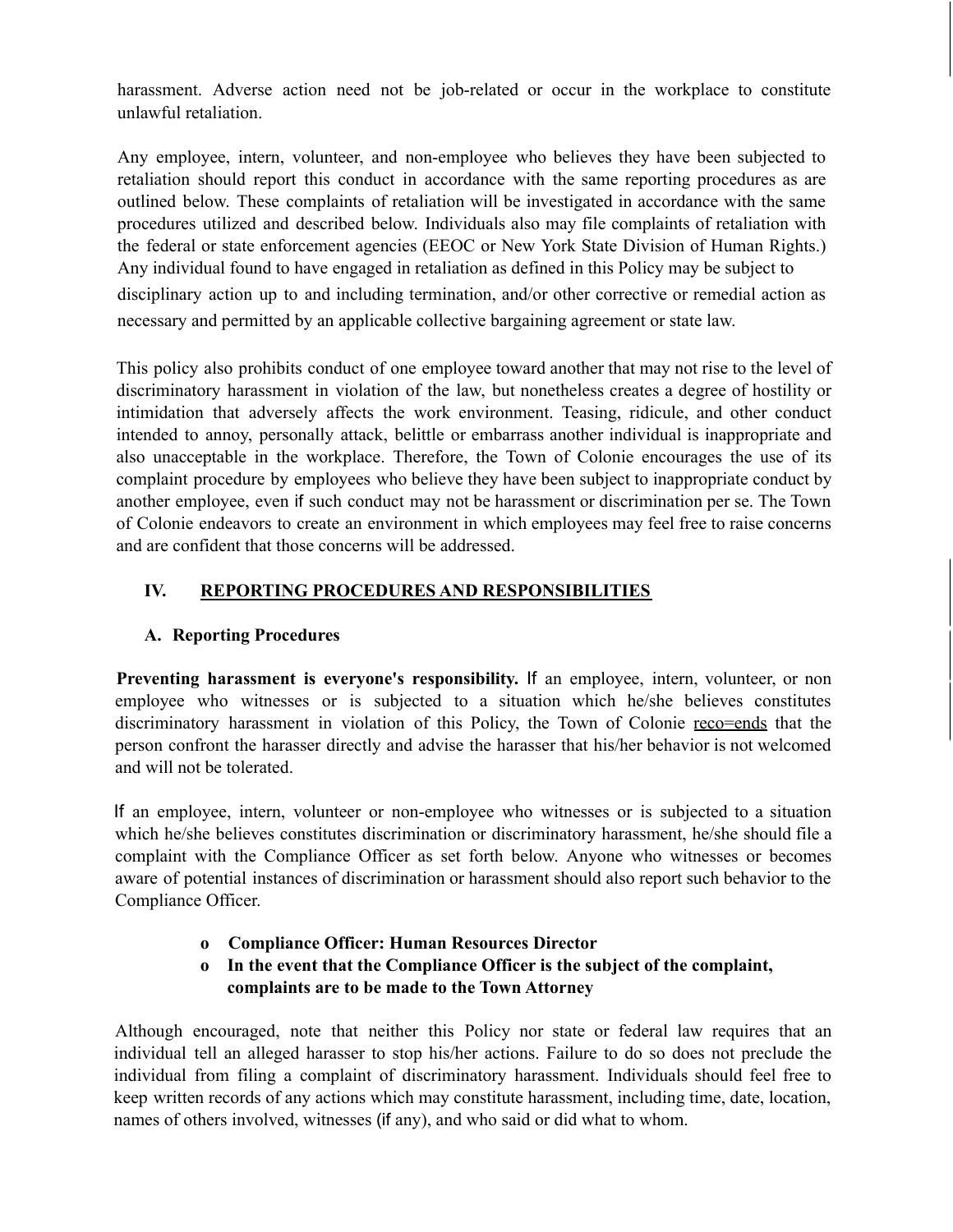Complaints may be made verbally or in writing. If **made verbally, the complaint must be reduced to writing by the individual to whom it was reported.** The written report must be given to the Compliance Officer. A form for submission of a written complaint is attached to this Policy, and all employees, interns, volunteers, and non-employees conducting business in the workplace are encouraged to use this complaint form. Individuals who are reporting discrimination or harassment on behalf of other employees, interns, volunteers or non-employees should use the complaint form and note that it is submitted on another person's behalf.

## **B. Employee Responsibilities**

All employees, interns and volunteers are responsible for refraining from discrimination, discriminatory harassment or retaliation in the workplace. Anyone who witnesses discrimination, discriminatory harassment or retaliation may notify the person responsible that their behavior is inappropriate, and in any and all events, should notify the Compliance Officer.

## **C. Supervisory Responsibilities**

All managerial and supervisory personnel of the Town of Colonie shall be responsible for enforcing this Policy and shall have particular responsibility for ensuring that the work environment under their supervision is free from discrimination, discriminatory harassment, and retaliation. Failure of a manager or supervisor to comply with this responsibility may result in disciplinary action.

**All managerial and supervisory personnel who receive complaints of, observe directly, or otherwise become aware of or suspect that discrimination, discriminatory harassment or retaliation is occnrring, will be responsible for immediately forwarding such complaints, in writing, to the Compliance Officer.**

Supervisors and managers will be subject to discipline (or other remedial or appropriate action) for failing to report suspected discriminatory harassment or otherwise knowingly allowing the harassment to continue. Supervisors and managers will also be subjected to discipline (or other remedial or appropriate action) if found to have engaged in discrimination, discriminatory harassment, or retaliation.

### **D. Employer Responsibilities**

The Town of Colonie will conduct periodic training on the issues surrounding discrimination, discriminatory harassment, its effects and its appearances, and the role and responsibility of employees and managerial/supervisory personnel in preventing incidents of discrimination and harassment.

The Town of Colonie will also distribute this Policy to all employees, interns and volunteers, and ensure that it is distributed to new employees as they are hired.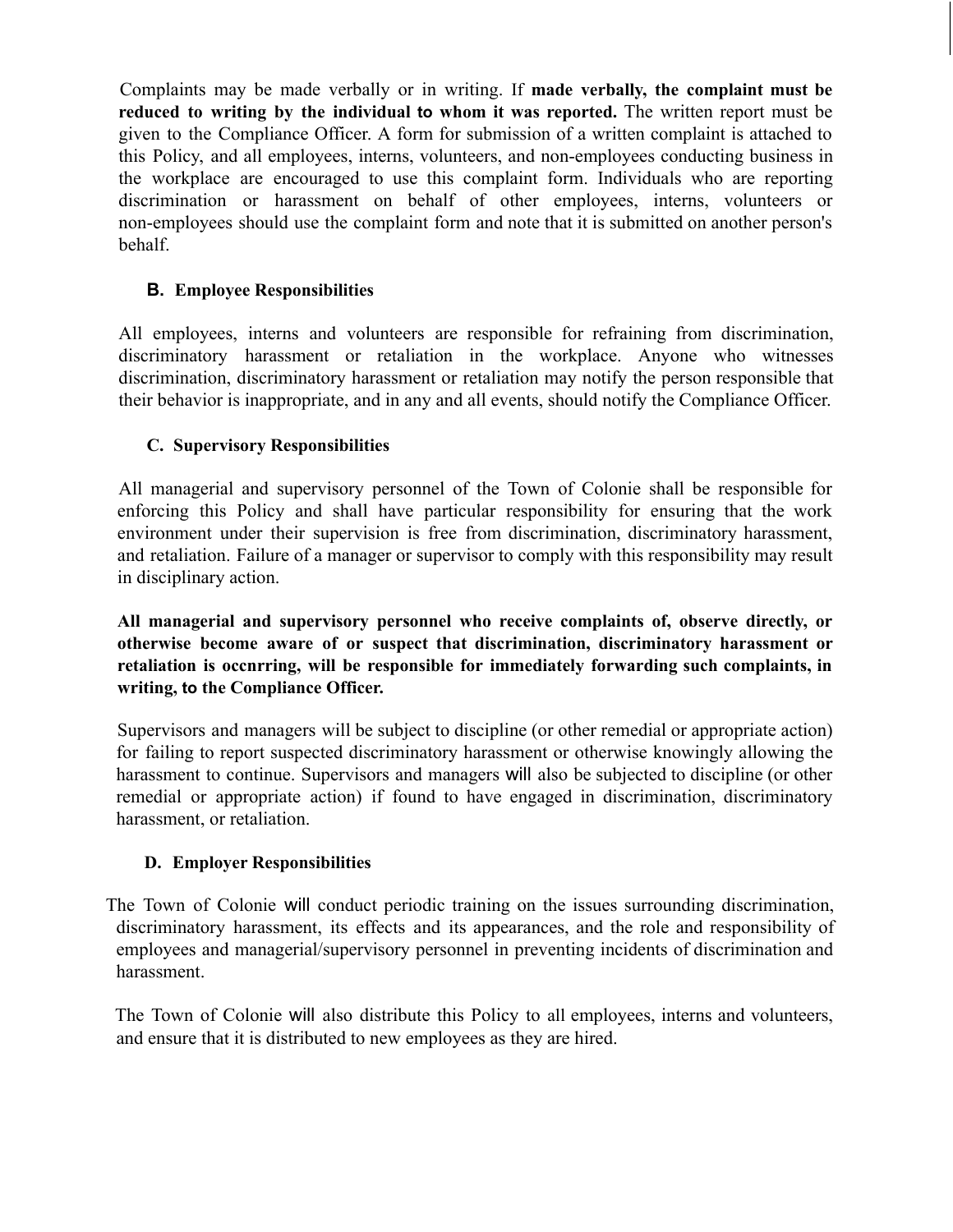# **V. INVESTIGATION AND RESPONSE PROCEDURES**

Discrimination and discriminatory harassment complaints will be investigated. The Compliance Officer and/or their designee(s)will conduct a prompt and thorough investigation commencing immediately and completed as soon as possible. The investigation will be confidential to the greatest extent possible.

Any employee, volunteer, intern or non-employee may be required to cooperate as needed in an investigation of suspected discriminatory harassment. As further set forth herein, the Town of Colonie will not tolerate retaliation against those who file complaints, support another's complaint, or participate in the investigation of a complaint.

The nature and extent of an investigation may vary on a case by case basis dependent upon the circumstances and extent of the allegations. Generally, investigations should be conducted in accordance with the following steps:

- Upon receipt of complaint, the Compliance Officer or their designee will conduct an irmnediate review of the allegations, and take interim actions, as appropriate. If the complaint is oral, encourage the individual to complete the "Complaint Form" in writing. If he or she refuses, prepare a Complaint Form or other write up of the complaint based on the oral reporting.
- If documents, emails or phone records are relevant to the allegations, take steps to obtain and preserve them.
- Request and review all relevant documents, including all electronic communications.
- Interview all parties involved, including any relevant witnesses.
- Create (at a minimum) written documentation of the investigation (such as a letter, memo or email), which contains the following:
	- o A list of all documents reviewed, along with a detailed summary of relevant documents;
	- o A list of names of those interviewed, along with a detailed summary of their statements;
	- o A timeline of events;
	- o A summary of prior relevant incidents, reported or unreported; and
	- o Recommendation(s) for the final resolution of the complaint, together with any recommendations for corrective or remedial actions to be taken.
- Keep the written documentation and associated documents in the employer's records.

Once the investigation is completed, the Compliance Officer or their designee will make a Final Determination as to whether the Policy has been violated.

The Compliance Officer or their designee shall promptly notify the complainant of the Final Determination, and also inform the complainant of their right to file a complaint or charge with the DHR or EEOC, or in an appropriate court.

If a complaint of discriminatory harassment, other harassment, or retaliation is determined to be founded, the Town of Colonie will take disciplinary and/or corrective action in accordance with law and/or an applicable collective bargaining agreement. The Compliance Officer will be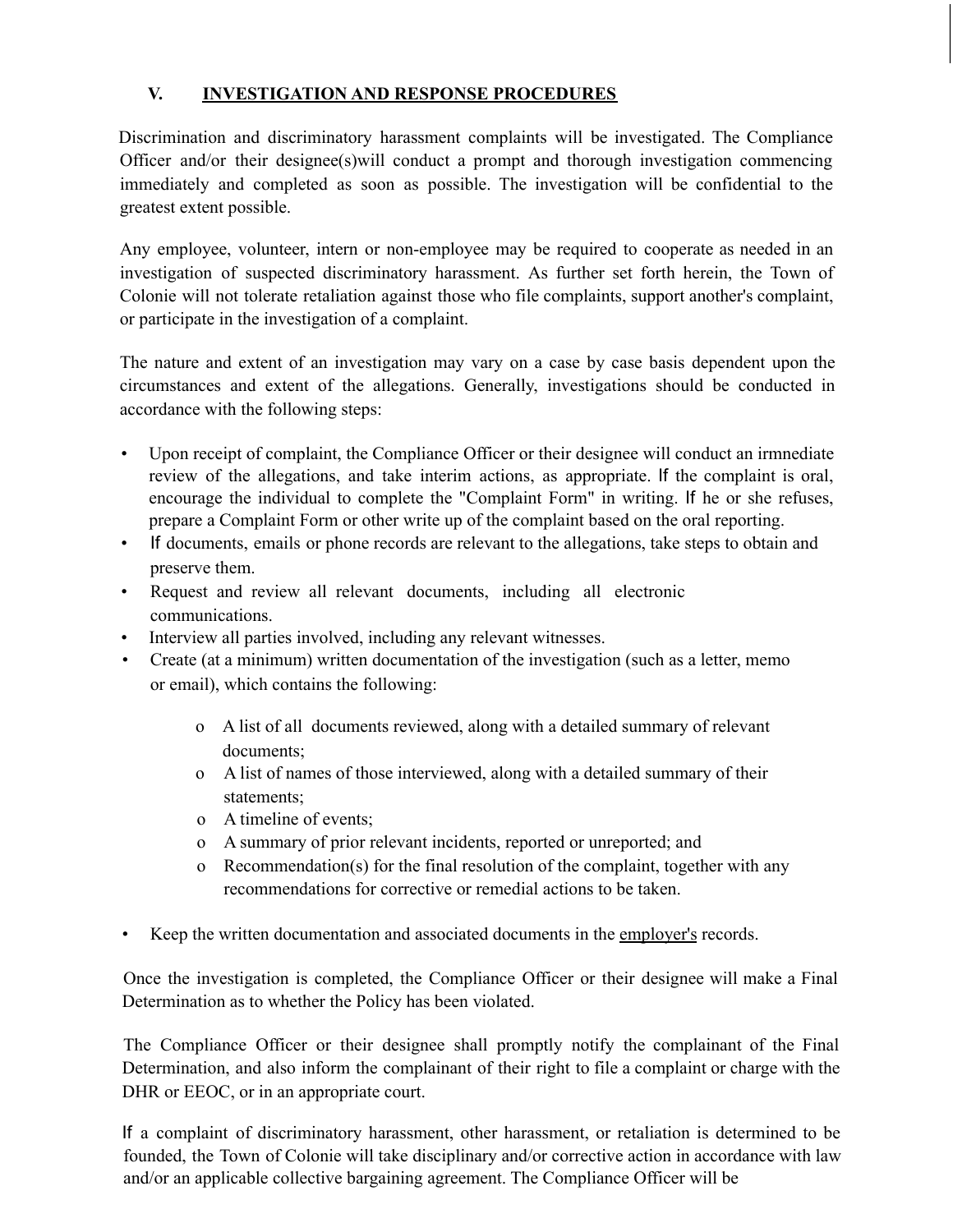responsible for overseeing the implementing of any corrective or remedial actions deemed necessary.

If disciplinary charges are filed against an employee on the grounds that the Town of Colonie has determined the employee is guilty of discrimination, discriminatory harassment or retaliation, the accused employee may exercise his/her rights through the disciplinary procedure provided for in his/her collective bargaining agreement, or state law, if applicable.

# **VI. FALSE REPORTS**

Reporting of a false complaint is a serious act. In the event it is found that an individual bringing the complaint has knowingly made false allegations, the Town of Colonie may take appropriate remedial action and/or disciplinary action in accordance with the provisions of applicable collective bargaining agreement and/or state law.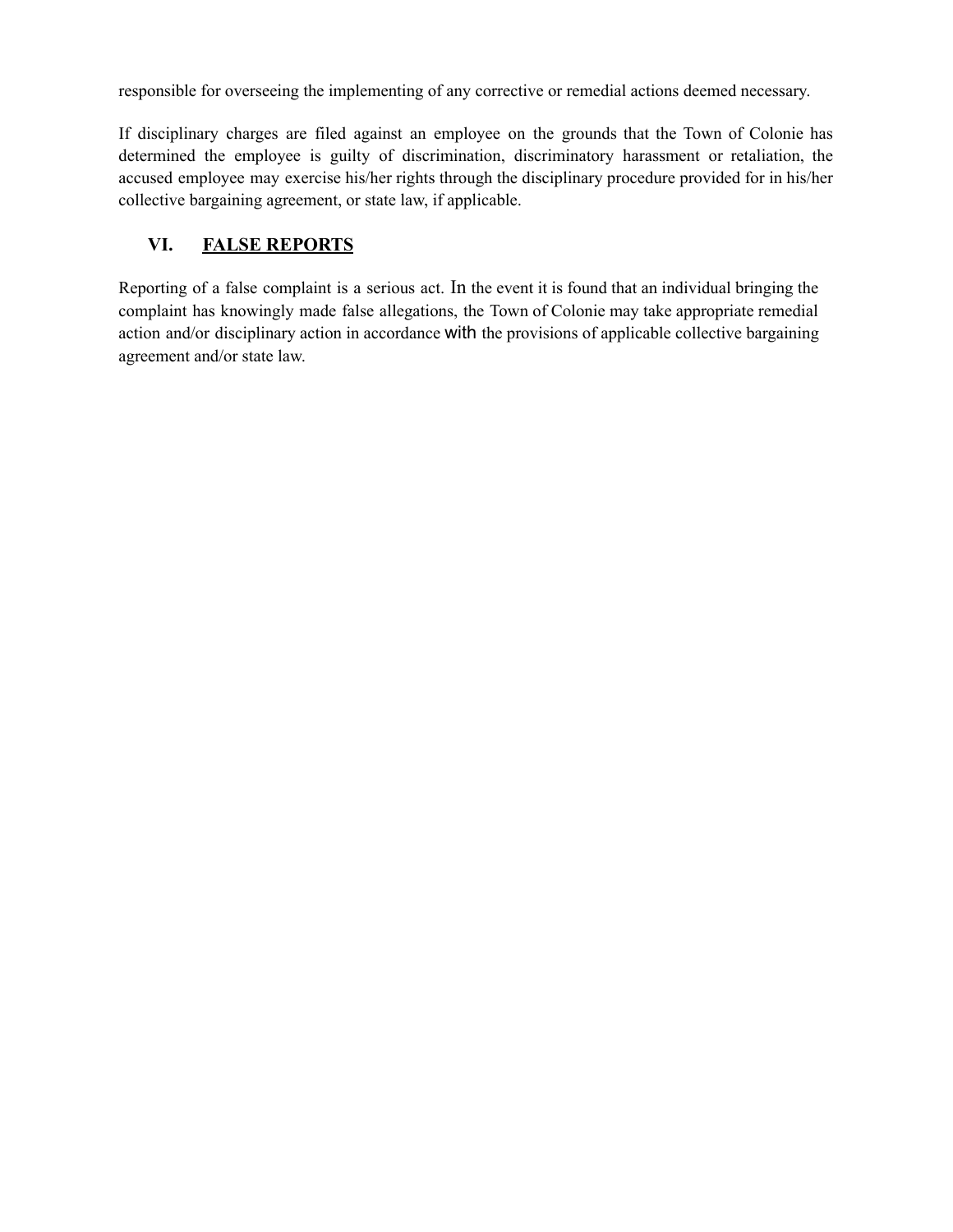#### **TOWN OF COLONIE DISCRIMINATORY HARASSMENT PREVENTION COMPLAINT FORM**

(Submit to Compliance Officer or Town Attorney)

This form may be used to file a charge of discriminatory harassment which is a form of discrimination prohibited by federal law, the New York State Human Rights Law, and Town of Colonie Policy.

Filing this complaint form with the Town of Colonie in no way deprives you of the right to file a complaint with the US Equal Employment Opportunity Commission, New York State Division of Human Rights, and/or the Federal/State courts.

#### (PLEASE PRJNT OR TYPE)

| 1.          | Name                                                                                                |                                                                              |  |                  |                  |              |
|-------------|-----------------------------------------------------------------------------------------------------|------------------------------------------------------------------------------|--|------------------|------------------|--------------|
|             |                                                                                                     |                                                                              |  |                  |                  |              |
|             |                                                                                                     |                                                                              |  |                  |                  |              |
|             | Mailing Address (if different from residence)_______________<br>City eSatt                          |                                                                              |  |                  |                  | $Zip Code$ _ |
| 2.          |                                                                                                     | Department                                                                   |  |                  |                  |              |
| 3.          | YES/NO:                                                                                             | Have you filed this charge with a Federal, State or local government agency? |  |                  | When Where       |              |
|             |                                                                                                     |                                                                              |  |                  | (Month/Day/Year) |              |
|             | YES/NO:                                                                                             | Have you instituted a suit or court action on this charge?                   |  |                  | When Where       |              |
|             |                                                                                                     |                                                                              |  | (Month/Day/Year) |                  |              |
|             | (AN AFFIRMATIVE REPLY TO THJS QUESTION WILL IN NOWAY STOP A REVJEW OF<br>YOUR COMPLAINT)            |                                                                              |  |                  |                  |              |
| $4_{\dots}$ | Alleged Discrimination Occurred on or about:                                                        |                                                                              |  |                  |                  |              |
|             | Month: Day: Day: Year: Time:                                                                        |                                                                              |  |                  |                  |              |
|             | Ithis alleged discrimination continuing: YES _______<br>$NO_{\underline{\hspace{1cm}}}\qquad\qquad$ |                                                                              |  |                  |                  |              |
|             | Describe the alleged act of harassment. Use additional sheets if necessary.                         |                                                                              |  |                  |                  |              |
|             |                                                                                                     |                                                                              |  |                  |                  |              |
|             |                                                                                                     |                                                                              |  |                  |                  |              |